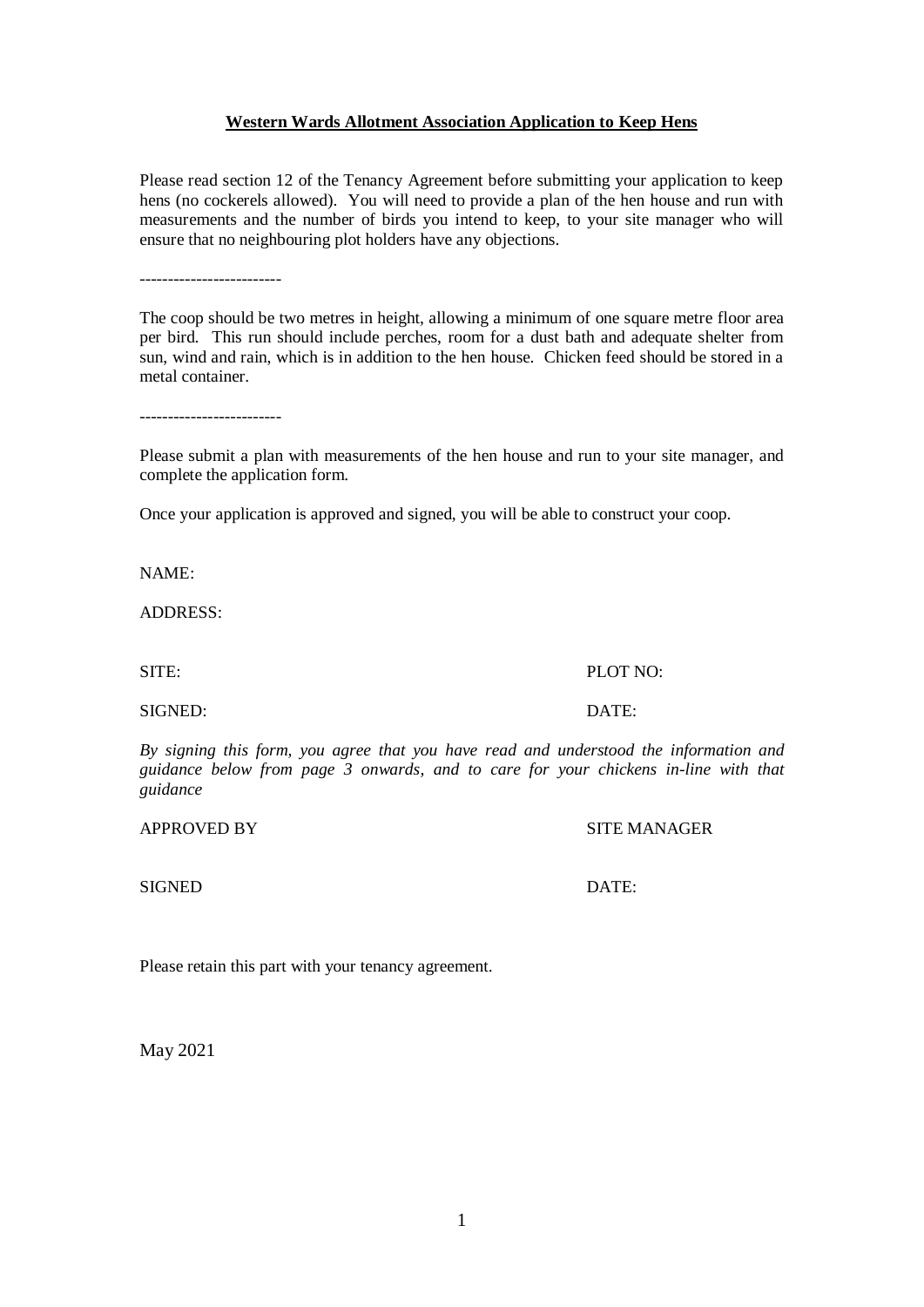#### **THIS PART TO BE RETAINED BY WWAA**

# **APPLICATION TO KEEP HENS**

NAME:

ADDRESS:

#### SITE: PLOT NO:

SIGNED: DATE:

*By signing this form, you agree that you have read and understood the information and guidance below from page 3 onwards, and to care for your chickens in-line with that guidance*

PROPOSED PLAN OF COOP RECEIVED AND APPROVED BY:

SITE MANAGER:

SIGNED: DATE:

Site managers should ensure that neighbouring plot holders have no objections.

Plans of hen coop to be kept with application.

MAY 2021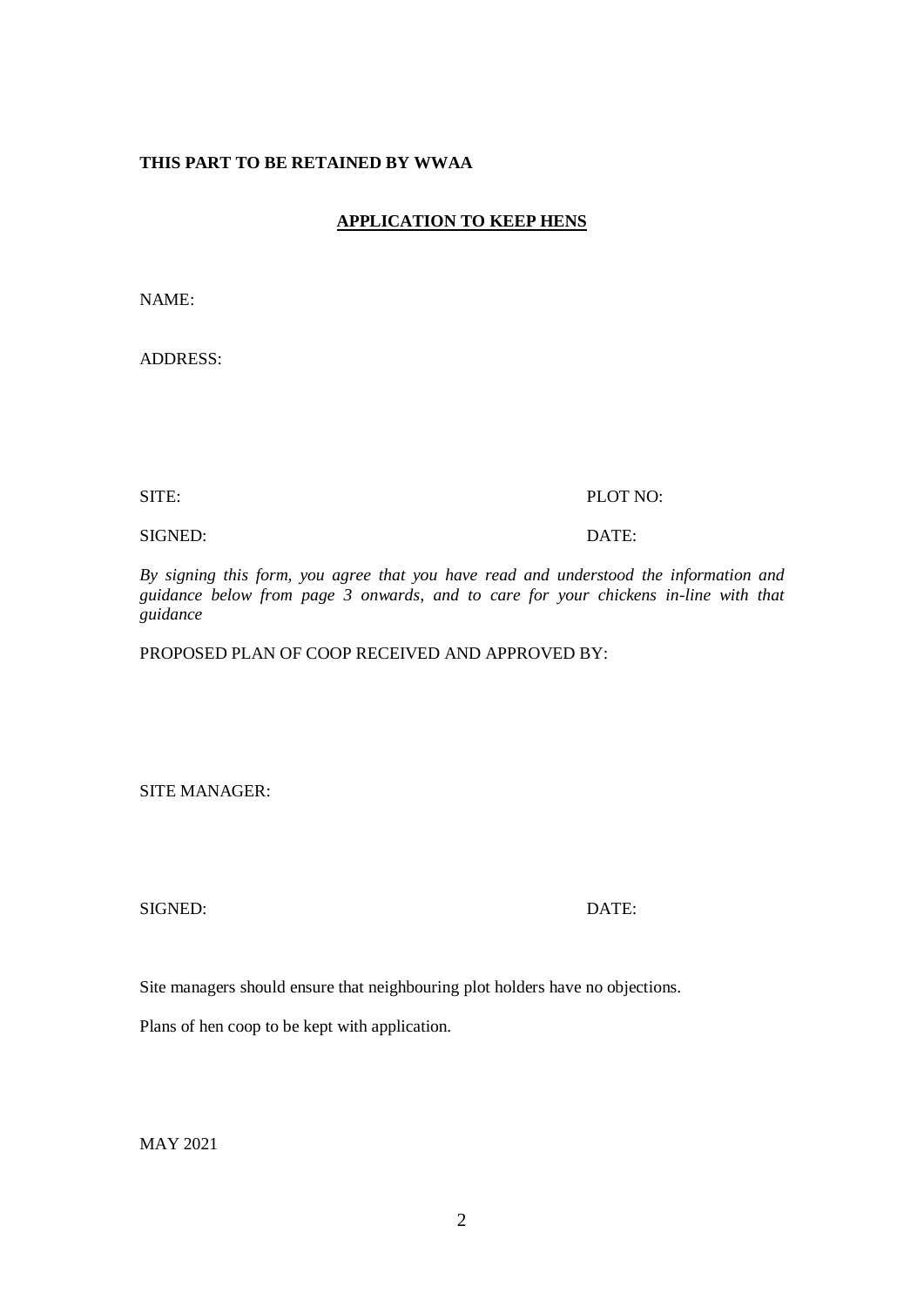#### **Advice for Keeping Hens on WWAA Sites**

Under the 1950 Allotment Act, the keeping of hens is permitted on allotments and viewed as an allotment holder's right, so long as they are for the tenants own use and not for business or profit.

If any animal on an allotment is deemed a nuisance, health hazard or their well-being is affected then they can be removed. All livestock is subject to strict welfare codes enforced by the RSPCA and DEFRA and covered by the Animal Welfare Act. The Act states that all animals have basic needs that must be fulfilled by their owner or keeper. If you are found guilty of neglect of an animal in your care by causing unnecessary suffering or failing to provide a suitable diet or living conditions then you may be evicted from your plot, be reported to the police and potentially have to serve a prison sentence.

Click on the link to download a leaflet produced by the RSPCA [Welfare](https://www.nsalg.org.uk/wp-content/uploads/2012/05/Welfare-of-animals-on-allotments.pdf) of animals on [allotments](https://www.nsalg.org.uk/wp-content/uploads/2012/05/Welfare-of-animals-on-allotments.pdf) This guidance contains information about the specific needs of different species. **[Click](https://www.nsalg.org.uk/wp-content/uploads/2012/09/A5_Hens_rabbits_220213_HiRes.pdf) here** to view the NAS leaflet about Hens and Rabbits on plots. **Hens**

- When referring to hens, the law means the female of the species and excludes cockerels. Often cockerels are covered by local by-laws, excluding them from allotments because of the noise they make – if you are in any doubt please seek guidance from your site manager
- We would recommend any tenant who is considering keeping hens, keeps no more than is needed for their own personal use. As a guide, a point-of-lay hen might lay up to five eggs in any week, so the average family would require no more than 2 or 3 hens
- DEFRA regulations stipulate that any flock of 50 hens or above must be registered with them. However please remember hens cannot be kept for commercial gain
- Further information on keeping hens, including the ideal size of perch, house and scratching land, can be found at the British Hen Welfare Trust [www.bhwt.org.uk](http://www.bhwt.org.uk/)

### **Water**

Chickens must have access to clean and fresh water at all times. In cold weather, care should be taken to prevent drinking water from icing-up. Should this occur, the ice should be broken manually; chemicals that prevent the build-up of ice or break it up once formed should never be used. Drinkers should be cleaned regularly and water should not be allowed to remain in a contaminated or stale condition. Drinkers that prevent young chicks climbing in and drowning should be used. As the birds become older and require more water, alternative drinkers can be introduced and those drinkers used previously should be removed gradually over a number of days. If new chickens are introduced to the allotment, they must be provided with facilities to which they are already accustomed, as chickens do not like to drink from unfamiliar drinkers.

### **Food**

Chickens will spend much of their day scratching and foraging for small seeds, roots and insects. However, they will need additional food, which is suitable for their age and breed, to provide a balanced diet. If feed is provided outside, it should be sheltered to keep it clean and dry. Feed dispensers should be cleaned regularly and precautions taken to prevent infestation and contamination of the feed. Avoid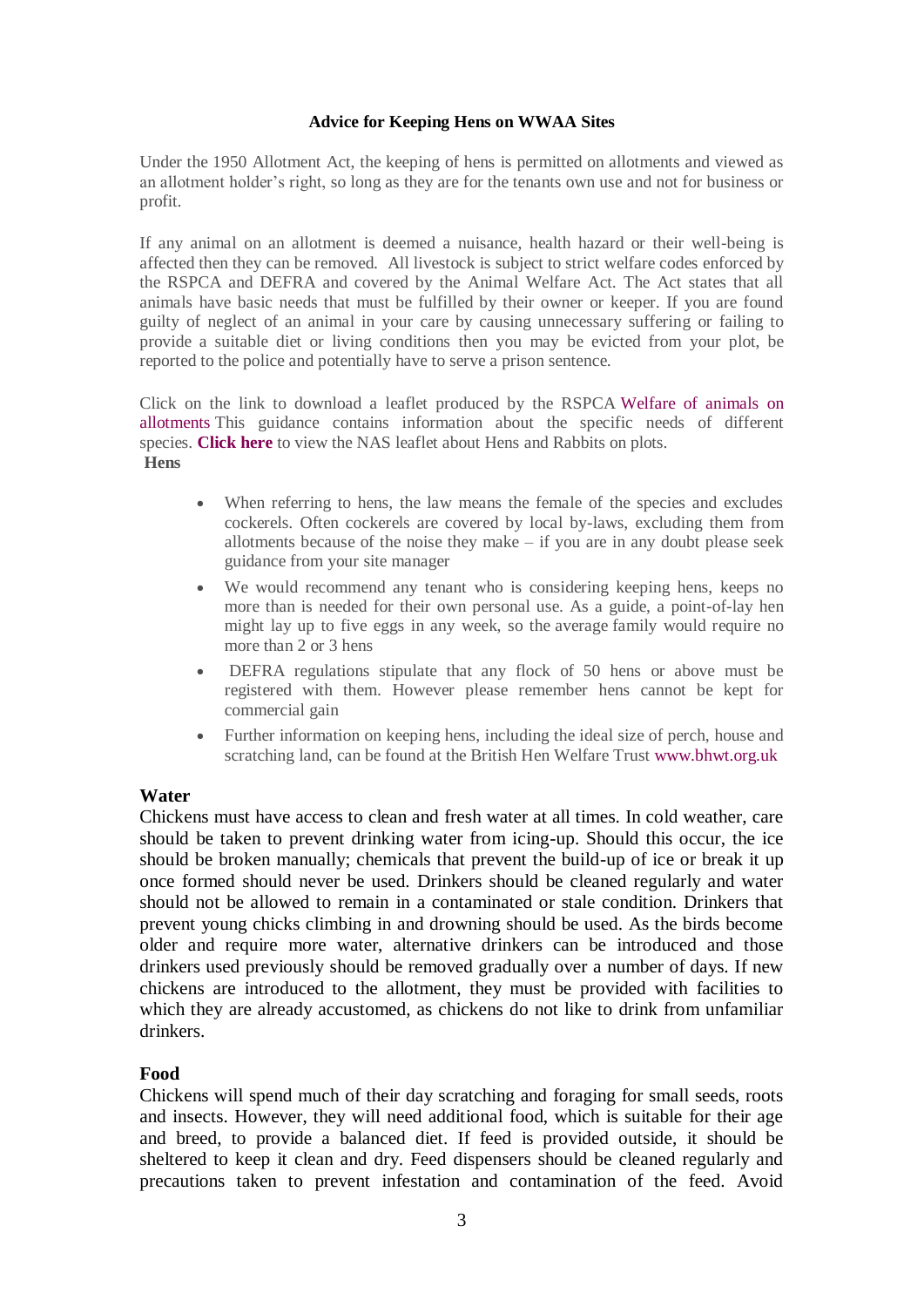attracting rodents and wild birds by, for example, cleaning up any spilt feed. Chickens must also always have access to insoluble grit (e.g. hard flint grit) to aid digestion. If the birds are kept on a grassed area, the grass should not be allowed to become too long, as, if eaten, long strands can become impacted in the crop, making it difficult for the birds to digest food.

### **Laying Hens**

As female birds (hens) mature they will begin to lay eggs and a layers' mash or pellet feed should be provided to ensure a balanced diet. Calcium supplements, such as oyster shell, can also be included in the diet. Hens will naturally prefer to find a quiet, secluded place to lay their eggs. Therefore, hens should be provided with individual, enclosed nest boxes. The boxes should be draught-free and lined with plenty of clean, dry and comfortable nesting material, such as straw or wood shavings.

### **Housing**

Chickens should be provided with warm, dry and well-ventilated housing. Adequate ventilation is very important, and while it is important to keep the birds warm, there must also be good air circulation inside the housing. The floor should be covered with a suitable substrate, such as wood shavings or straw, which must be kept dry and friable and therefore topped-up or replaced when necessary. Chickens like to dustbathe and preen their feathers, therefore a suitable material, such as wood shavings, should also be supplied for this activity. Feed and water facilities should be provided within the house. Owners must ensure that there is plenty of space for the birds to move around easily and perform their natural behaviours within the house, this will depend on the size and number of chickens and the layout of facilities. It is important not to overstock birds as doing so may increase aggression and the potential for conflict. Chickens will naturally seek a raised position to roost at dusk, which is an anti-predator behaviour, and should therefore be provided with perching facilities. Perches should be wooden and approximately 3-5cm in width with rounded edges, to enable the birds to grip them properly. They should provide enough perching space for all the chickens to roost at the same time. However, there must be enough space either side of the perch for hens to get up and down from them without injuring themselves. As a guide, chickens may require about 15cm of perching space each, but this will depend on the size of the birds. The height of the perches will have to be adjusted according to the age, size and breed of birds being kept. In smaller houses, a greater proportion of birds tend to go out onto the range area during the day, and only use the housing at night. The entrance to the housing should be wide enough to allow chickens to pass through without difficulty and high enough so that they do not have to crouch down. The accommodation should be cleaned out frequently and disinfected to ensure that there are no harmful parasites that could compromise the birds' health.

## **Pasture**

The outdoor area will require careful management and should be given periods of rest, to allow the ground and grass to recover. It is important that the area is sufficiently large enough to be divided (unless there are alternative grass areas nearby to use) in order to allow the chickens to roam on good pasture every day while other parts are allowed to recover. Again, the birds should have plenty of space to move around easily and perform their natural behaviours, this will depend on the size and number of chickens and the layout of facilities. Overhead cover should be provided on the range area such as small trees, shrubs and purpose built shelters, to provide the